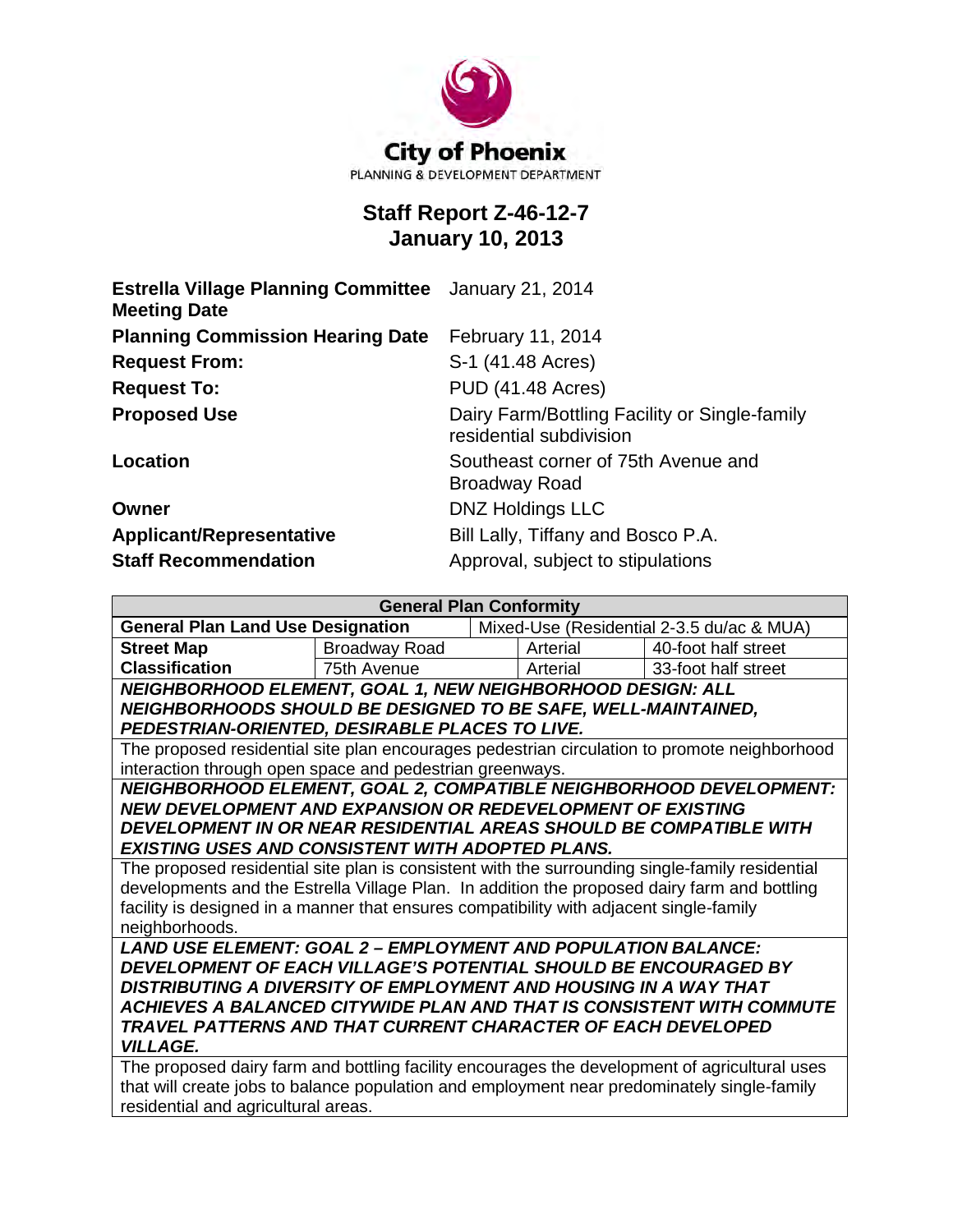Staff Report: Z-46-12-7 January 10, 2014 Page 2 of 7

#### **Area Plan**

#### *ESTRELLA VILLAGE PLAN*

The subject property is located near the southern boundary of the Estrella Village, which is planned as a lower density residential area. The plan focuses on two key growth concepts for this part of Phoenix: encouraging the development of new residential neighborhoods and industrial areas, and the collection of impact fees to provide for future city services. The plan addresses land use policies and design guidelines that encourage new development to be compatible with the surrounding character of the area.

The subject property is located along an arterial road that consists of a mix of single-family subdivisions and agricultural uses. The proposed project will generate employment and retail opportunities within the Estrella Village.

| <b>Surrounding Land Uses/Zoning</b> |                     |                  |  |
|-------------------------------------|---------------------|------------------|--|
|                                     | <b>Land Use</b>     | <b>Zoning</b>    |  |
| <b>On Site</b>                      | Dairy farm          | $S-1$            |  |
| <b>North</b>                        | Single-Family Homes | <b>R1-10 PCD</b> |  |
| <b>South</b>                        | Agriculture         | County           |  |
| <b>East</b>                         | Single-Family Homes | County           |  |
| <b>West</b>                         | Agriculture         | County           |  |

| <b>Single-Family</b>                              |                     | *if variance required                |
|---------------------------------------------------|---------------------|--------------------------------------|
| <b>Standards</b>                                  | <b>Requirements</b> | Provisions on the Proposed site Plan |
| <b>Development Option</b>                         | <b>R1-10 PRD</b>    | <b>R1-10 PRD</b>                     |
| Gross Acreage                                     | 41.48               | 41.48                                |
| <b>Total Number of Units</b>                      | 140                 | <b>MET - 119</b>                     |
| Density                                           | $3.5$ du/ac         | $MET - 2.98$ du/ac                   |
| <b>Typical Lot Size</b>                           | Varies              | MET-60' x 120'<br>MET - 70' x 120'   |
| Subject to Single-<br><b>Family Design Review</b> | Yes                 | MET - Yes                            |
| Open Space                                        | 5%                  | $MET-16%$                            |

#### **Background/Issues/Analysis**

#### SUBJECT SITE

- 1. This request is to rezone a 41.48-acre site located at the southeast corner of 75th Avenue and Broadway Road from S-1 to PUD to allow for a residential subdivision or dairy farm/bottling facility/retail establishment.
- 2. The General Plan Land Use Map designation for the subject parcel is Mixed-Use (Residential 2-3.5 du/ac & MUA). The applicant is not required to pursue a Minor General Plan Amendment as the request is consistent with this designation.

#### SURROUNDING USES & ZONING

3. *North:* An existing single-family residential development zoned R1-10. *West:* An agricultural parcel that is located in the County.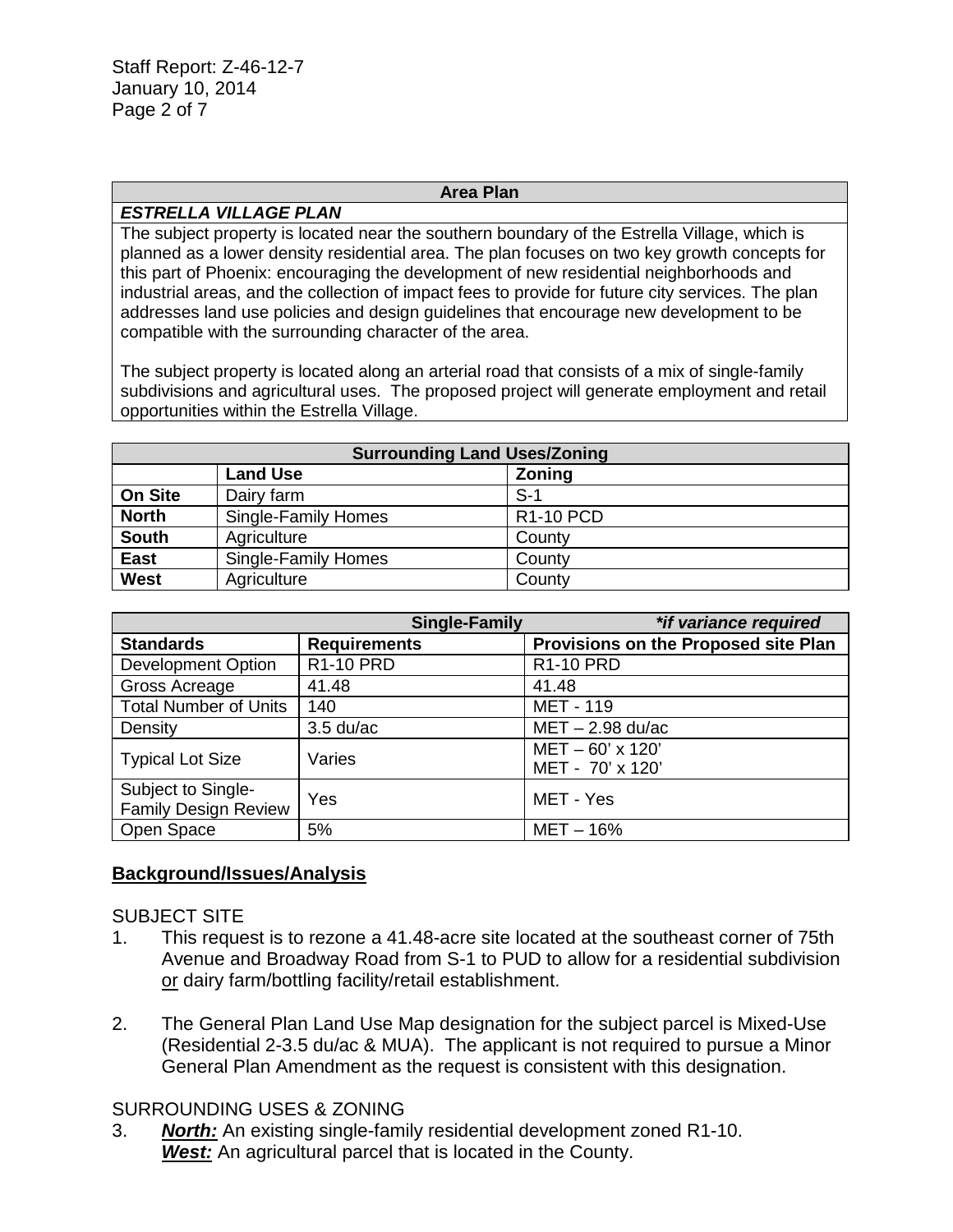Staff Report: Z-46-12-7 January 10, 2014 Page 3 of 7

> *South:* A vacant parcel that is located in the County. *East:* An existing neighborhood located in the County

#### PROPOSAL

4. The proposal was developed utilizing the PUD zoning designation, which allows an applicant to propose uses, development standards, and design guidelines for a site. A primary goal of this process is to allow the applicant to develop standards that respond to the surrounding environment more so than conventional zoning districts allow. The end result is property rezoned with standards crafted specifically for the site that allows for increased development flexibility, while simultaneously providing enhanced development standards that could otherwise be developed through conventional zoning tools.

Where the PUD narrative is silent on a requirement, the applicable Zoning Ordinance provisions will be applied.

5. Below is a summary of the proposed standards for the subject site as described in the attached PUD narrative date stamped December 27, 2013, Attachment B.

#### *Land Use*

The narrative permits two main uses for the subject site:

- 1. Danzeisen Farms, dairy distribution, bottling and sales facility or
- 2. Residential Subdivision (R1-10 Zoning District standards).

#### *Development Standards*

The maximum permitted building height for dairy related structures on site is two stories not to exceed 30 feet. The maximum building height for the possible future residential subdivision is also two stories not to exceed 30 feet.

The perimeter setbacks for the proposed dairy uses are a 40 feet front, 20 feet adjacent to a street, 15 feet for the side yards, and 0 feet for the rear.

The perimeter setbacks for the proposed single-family subdivision mirror the R1-10 Zoning Ordinance standards of a 15-foot front, 20-foot rear setback for 2-story homes, and 20-foot side yard setback for 2-story homes.

Staff has no concerns with the proposed development standards.

#### *Landscaping Standards*

A mix of landscaping that will comply with zoning ordinance standards will be provided for the dairy and residential uses within the proposed perimeter setbacks.

Staff has no concerns with the proposed landscape standards.

# *Parking*

The minimum number of required parking spaces for the dairy uses shall be as set forth in Section 649 (MUA Zoning District) of the Zoning Ordinance.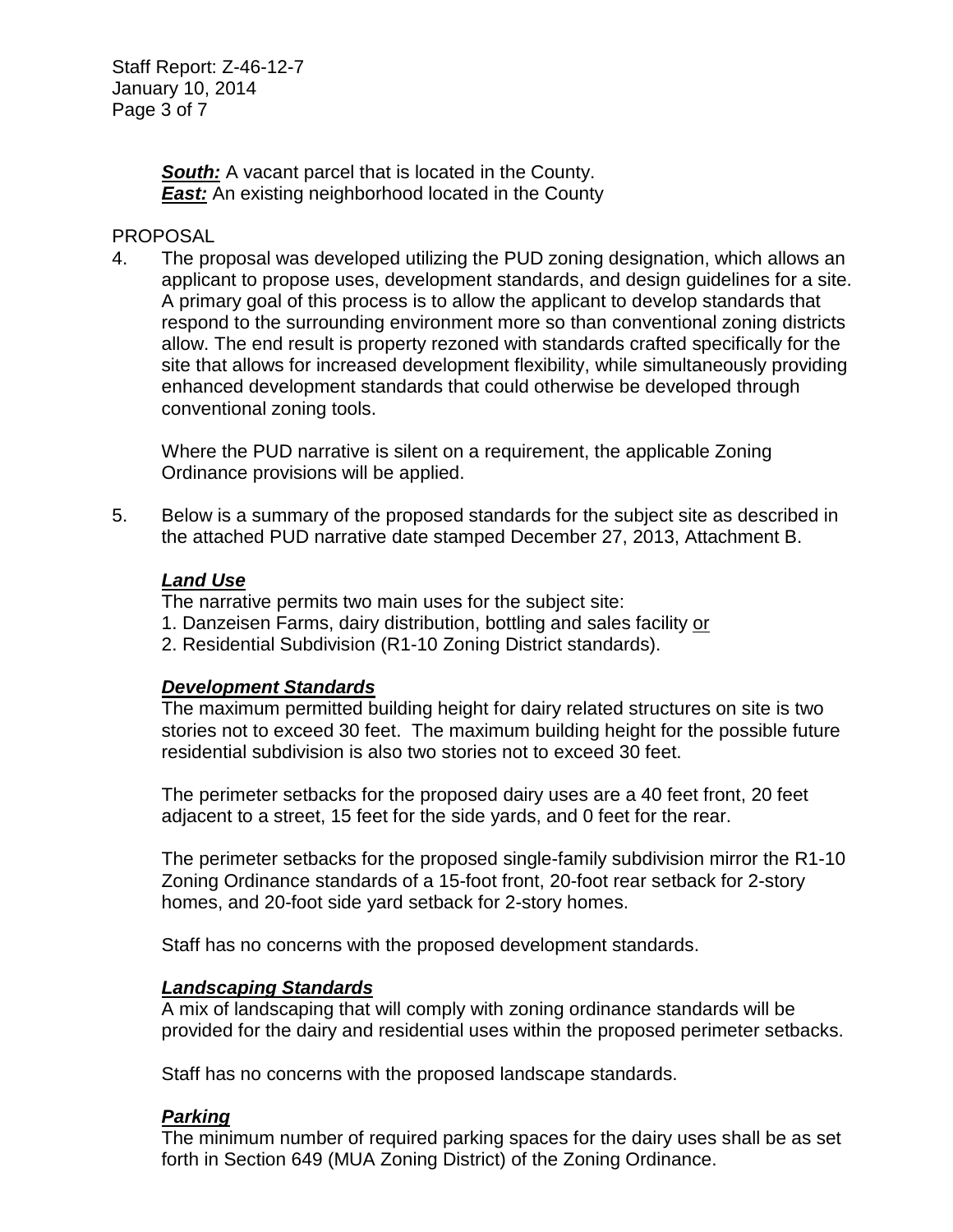Staff Report: Z-46-12-7 January 10, 2014 Page 4 of 7

### *Shading*

A shading plan is not addressed within the PUD.

#### *Design Guidelines*

The Development Narrative does not propose any new design guidelines with the exception of landscape standards for the dairy uses; therefore, all applicable design guidelines outlined in the Guidelines for Design Review section of the Zoning Ordinance will apply.

In addition the proposed subdivision will be subject to residential design review.

#### *Phasing*

The Danzeisen Farms portion of this proposal will be developed first and as a unified phase with the residential subdivision possibly coming at a later date.

#### *Signage*

In the event of a conflict between a provision of the PUD and a provision of Section 705 of the city of Phoenix Zoning Ordinance, the PUD prevails. In the event that the PUD is silent regarding a specific sign standard, the city of Phoenix Zoning Ordinance prevails.

#### *Sustainability*

The narrative proposes many options to incorporate sustainability principles, which may include building orientation, solar collection technologies, and design for effective water use. In addition the narrative states the rural and agrarian lifestyle of the Danziesen farm will be preserved with proposed dairy uses.

#### STREETS AND TRAFFIC

- 6. The Street Transportation Department has indicated that there are right-of-way improvements needed for this site. Several stipulations have been added to address these improvements.
- 7. A stipulation has been added for the applicant to submit a Red Border Letter to ADOT notifying them of the proposed development adjacent to a freeway corridor.

#### MISCELLANEOUS

8. Water for the proposed development will be provided to the site through an existing 24-inch transmission main and a 12-inch line in Broadway Road.

Sewer service for the proposed development will be provided to the site through an existing 42-inch interceptor main in Broadway Road.

9. Development and use of the site is subject to all applicable codes and ordinances. Zoning approval does not negate other ordinance requirements and other formal actions may be required.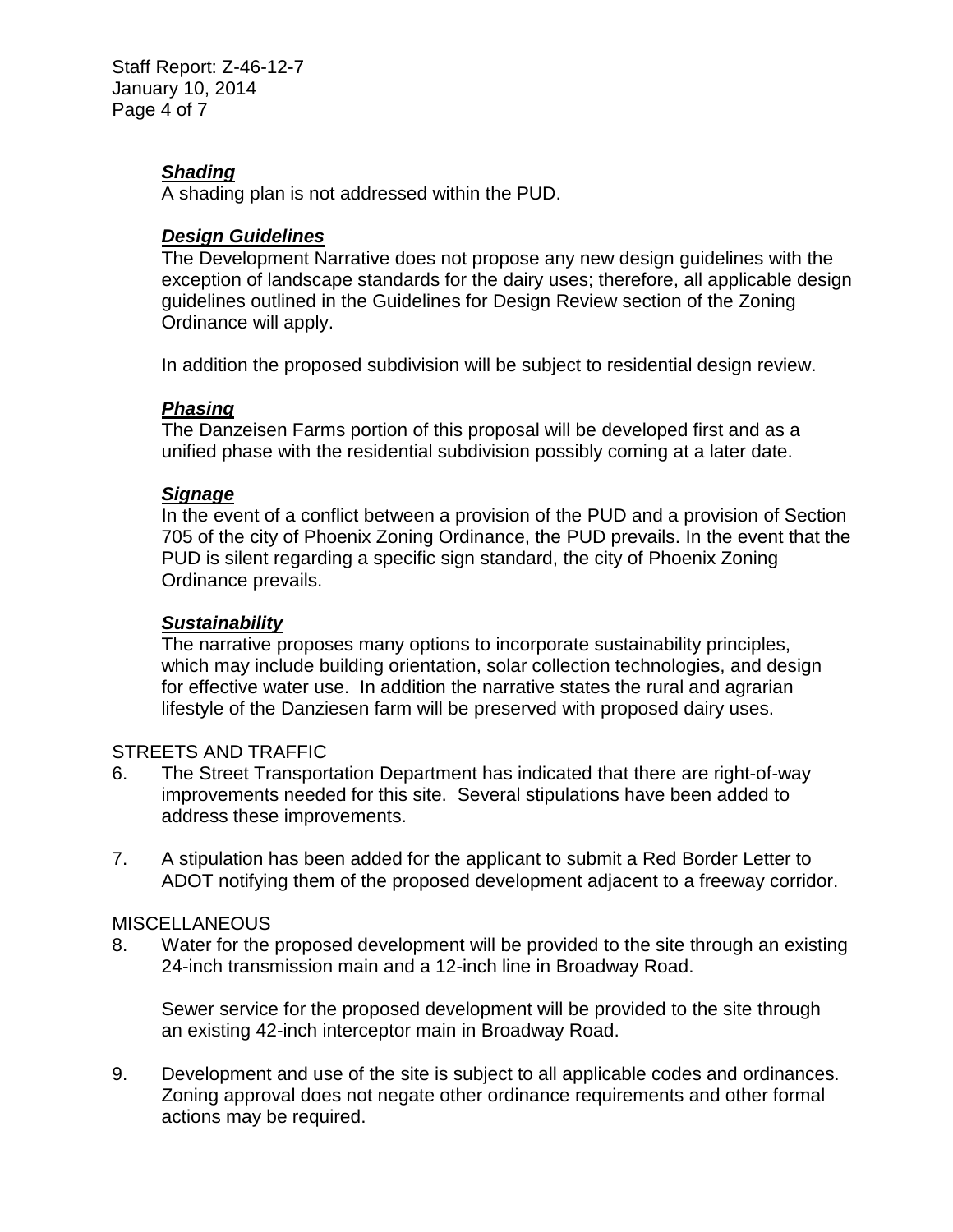Staff Report: Z-46-12-7 January 10, 2014 Page 5 of 7

## **Findings**

- 1. The proposed use is consistent with the General Plan land use designation of Mixed-Use (Residential 2-3.5 du/ac & MUA).
- 2. The proposed rezoning with conditions is compatible with surrounding zoning patterns and land uses within the area.
- 3. The proposed development will retrofit an existing dairy farm to allow additional dairy related uses.

#### **Stipulations**

- 1. An updated Development Narrative for the Z-46-12-7 PUD reflecting the changes approved through this request shall be submitted to the Planning and Development Department within 30 days of City Council approval of this request. The updated Development Narrative shall be consistent with the Development Narrative date stamped December 27, 2013.
- 2. A minimum of 12% open space for the residential subdivision shall be provided, as approved by the Planning and Development Department.
- 3. The maximum number of residential lots shall not exceed 119, as approved by the Planning and Development Department.

#### **New Development Standards**

- 4. All sidewalks, trails, or pedestrian pathways when crossing street intersection for the residential subdivision shall be constructed of decorative pavers, stamped or colored concrete, or another material different than the primary paving material, as approved by the Planning and Development Department.
- 5. All sidewalks for the residential subdivision shall be detached with a minimum fivefoot-wide landscaped strip located between the sidewalk and back of curb and shall include minimum 2-inch caliper shade trees planted a minimum of 20 feet on center or equivalent groupings along both sides of the sidewalk, as approved by the Planning and Development Department. The landscape strip shall be installed by the developer and maintained by the HOA.
- 6. The perimeter walls adjacent to Broadway Road and 75th Avenue for the residential subdivision shall include material and textural differences, such as stucco and/or split face block with a decorative element, such as tile, glass insets, or stamped designs, as approved by the Planning and Development Department.
- 7. Ground signs for the residential subdivision shall by monument style and not exceed six feet in height, as approved by the Planning and Development Department.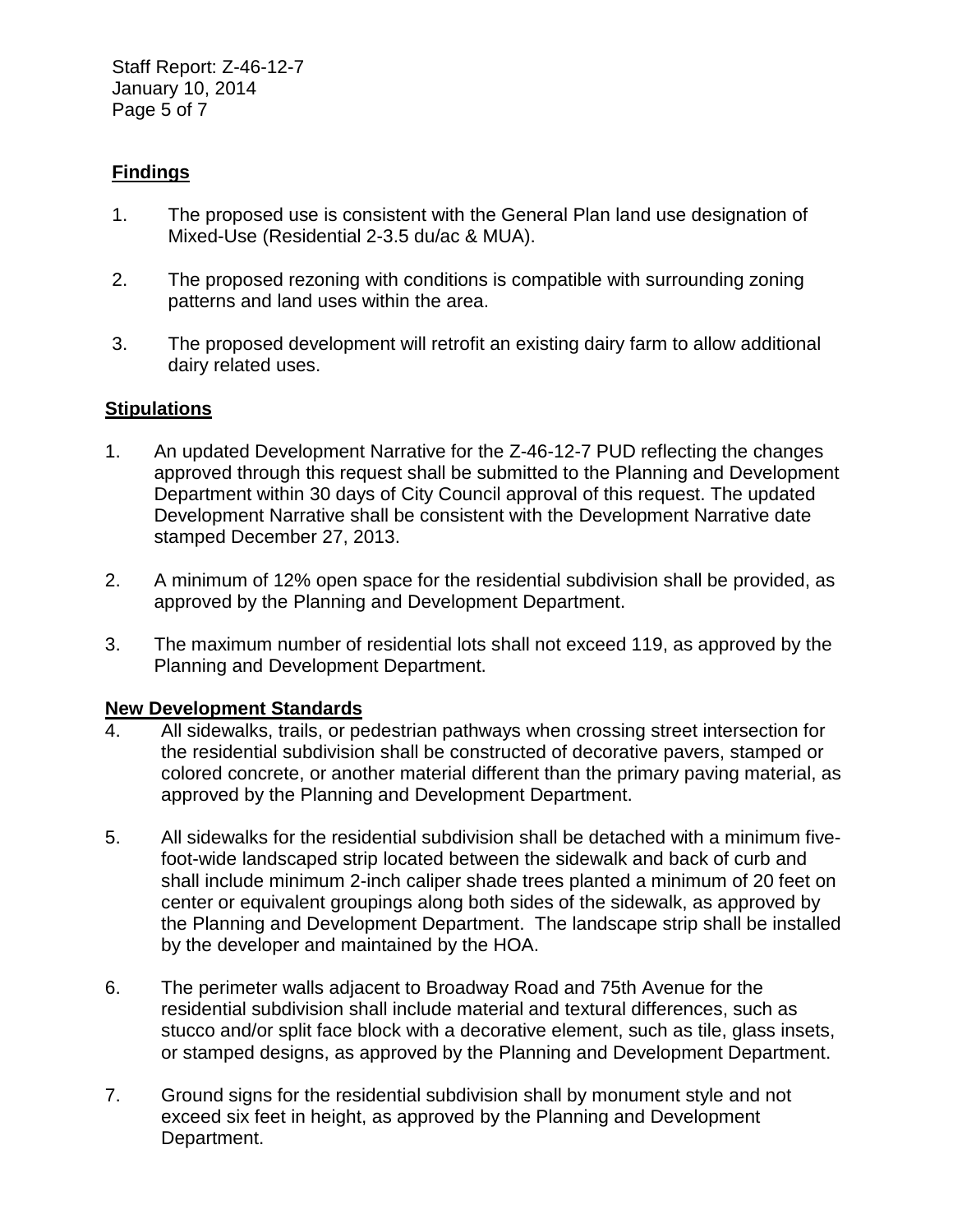Staff Report: Z-46-12-7 January 10, 2014 Page 6 of 7

### **Street Transportation Stipulations (for the residential subdivision)**

- 8. A 55-foot right-of-way shall be dedicated with appropriate transit easement. Construct a bus bay (P1256-1) on Broadway Road as approved by the Planning and Development Department.
- 9. The developer shall construct all streets within and adjacent to the development with paving, curb, gutter, sidewalk, curb ramps, streetlights, median islands, landscaping and other incidentals as per plans approved by the City. All improvements shall comply with all ADA accessibility standards. Provide phoenix standard pavement transition tapers to all existing improvements.
- 10. Dedications and improvements on 75th Avenue to be per the Maricopa County Department of Transportation 75th Avenue and Broadway Road to Southern Avenue Technical Memorandum No.9, as approved by the Planning and Development Department.
- 11. 75th Avenue mainline and intersection improvements as well as access spacing to be coordinated and approved with Maricopa County Department of Transportation Project TT383, as approved by the Planning and Development Department.
- 12. Right-of-way totaling 25 feet shall be dedicated for the west half of 73rd Avenue. Provide curb, gutter, sidewalk, paving and incidentals for the length of the property, as approved by the Planning and Development Department.
- 13. Provide conduit and junction boxes at 75th Avenue and Broadway Road for future traffic signal equipment on the southeast corner of the intersection. The plan is to be submitted to Maricopa County Department of Transportation and City of Phoenix, Street Transportation Department for review and approval.
- 14. Complete a Red Border Letter to notify ADOT of development adjacent to its freeway corridor and submit it to Derek Fancon in the Planning and Development Department, with a copy to the Traffic Engineer and Civil Plans Reviewer.

#### **Street Transportation Stipulations (for dairy farm)**

- 15. A 55-foot right-of-way shall be dedicated for the entirety of the parcel for the south half of Broadway Road. A 50-foot right-of-way shall be dedicated for the east half of 75th Avenue as per the Maricopa County Department of Transportation 75th Avenue and Broadway Road to Southern Avenue Technical Memorandum No.9 (not just for the corner with the bottling facility), as approved by the Planning and Development Department.
- 16. Provide a paved/asphalt connection to serve as a driveway from Broadway Road into the proposed facility, as approved by the Planning and Development Department.
- 17. Dust proof all street shoulders with material that's compliant with the zoning ordinance, as approved by the Planning and Development Department.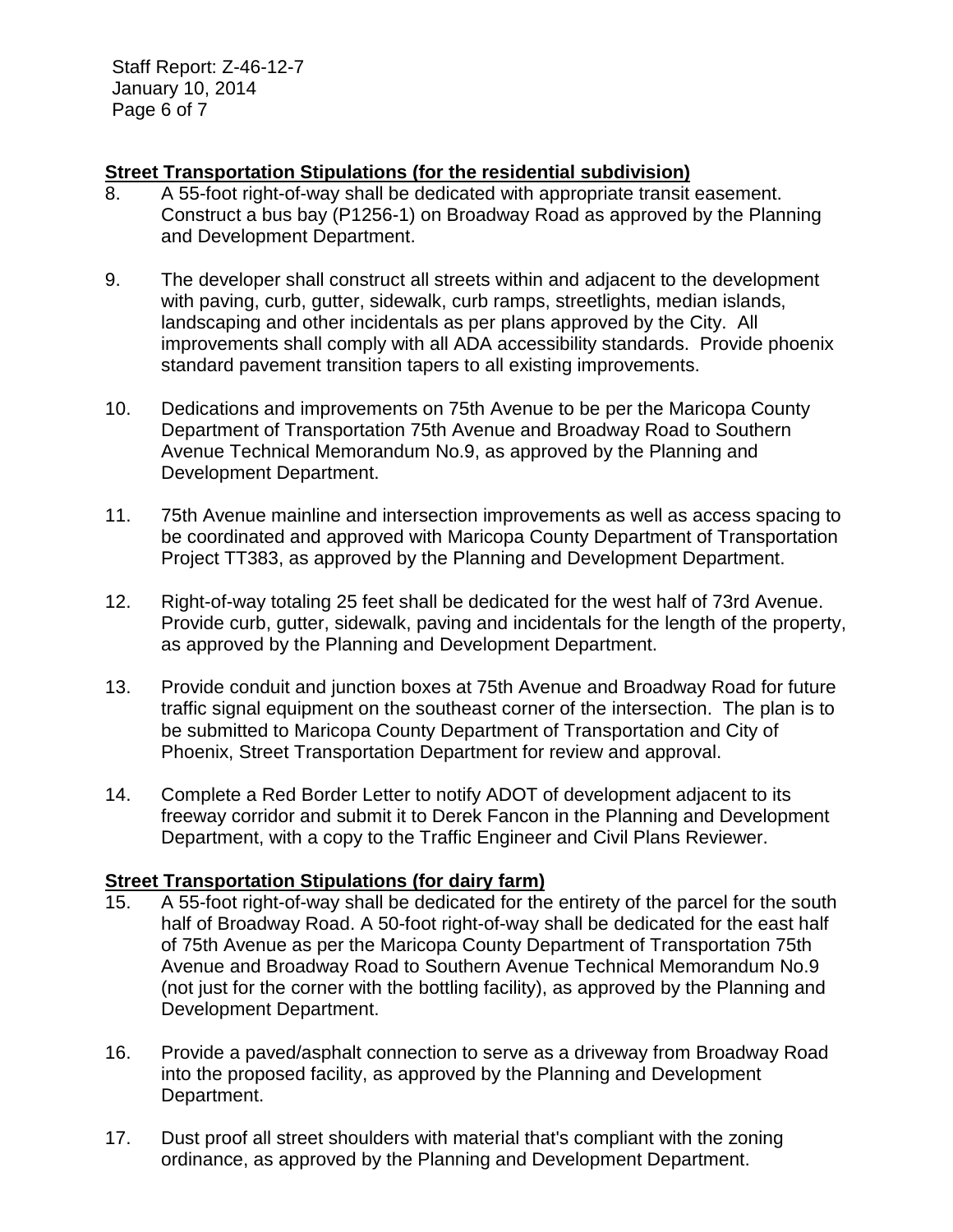Staff Report: Z-46-12-7 January 10, 2014 Page 7 of 7

- 18. Provide a means of vehicle separation between roadway and site improvements along Broadway Road, such as site wall or barrier, as approved by the Planning and Development Department.
- 19. No site access shall be allowed on to 75th Avenue, as approved by the Planning and Development Department.

**Writer** Marc Thornton 10/24/2012

# **Attachments**

Zoning Sketch Aerial Danzeisen Dairy Farm Development Narrative date stamped December 27, 2013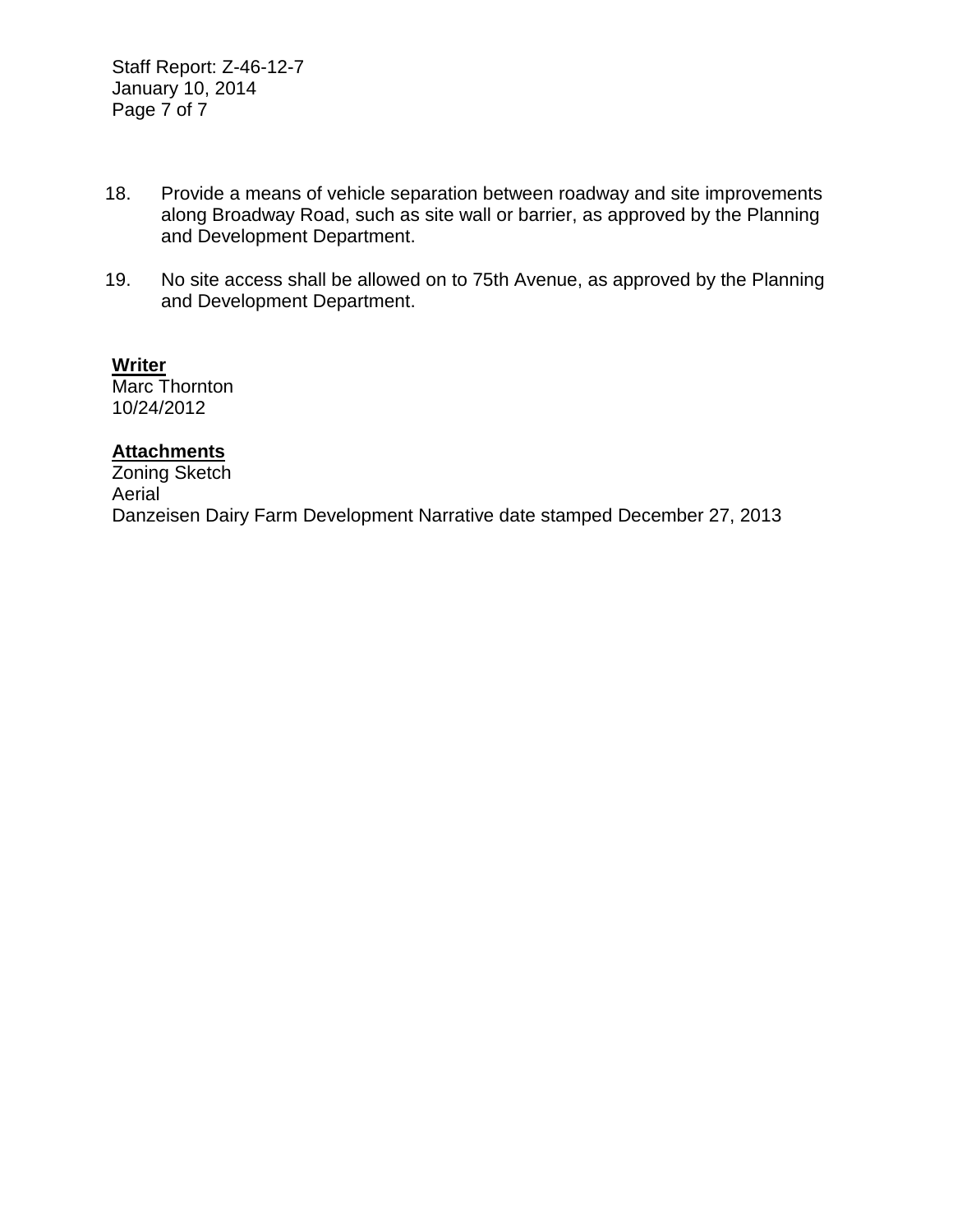